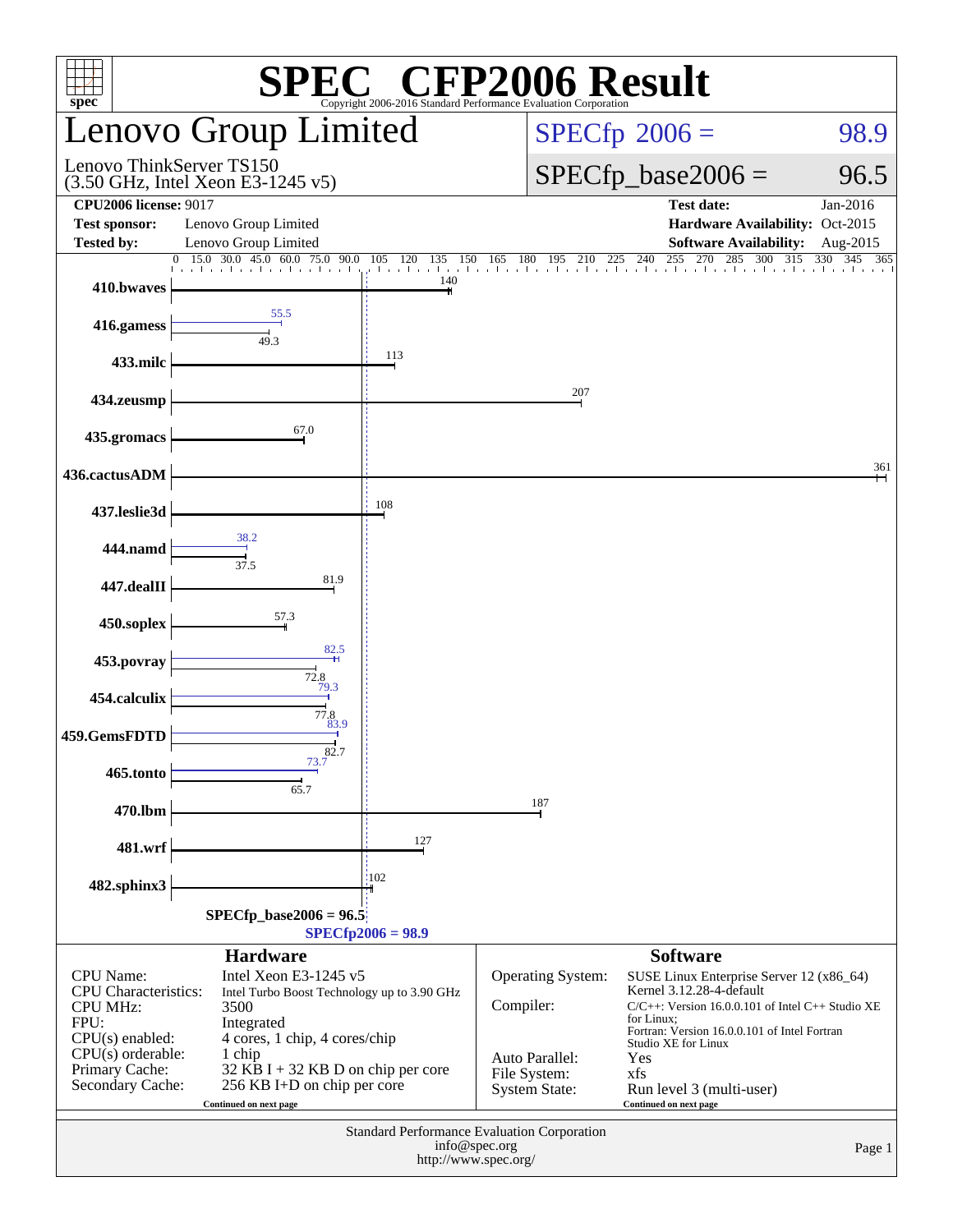

## enovo Group Limited

#### $SPECTp2006 = 98.9$

#### (3.50 GHz, Intel Xeon E3-1245 v5) Lenovo ThinkServer TS150

 $SPECTp\_base2006 = 96.5$ 

#### **[CPU2006 license:](http://www.spec.org/auto/cpu2006/Docs/result-fields.html#CPU2006license)** 9017 **[Test date:](http://www.spec.org/auto/cpu2006/Docs/result-fields.html#Testdate)** Jan-2016 **[Test sponsor:](http://www.spec.org/auto/cpu2006/Docs/result-fields.html#Testsponsor)** Lenovo Group Limited **[Hardware Availability:](http://www.spec.org/auto/cpu2006/Docs/result-fields.html#HardwareAvailability)** Oct-2015 **[Tested by:](http://www.spec.org/auto/cpu2006/Docs/result-fields.html#Testedby)** Lenovo Group Limited **[Software Availability:](http://www.spec.org/auto/cpu2006/Docs/result-fields.html#SoftwareAvailability)** Aug-2015 [L3 Cache:](http://www.spec.org/auto/cpu2006/Docs/result-fields.html#L3Cache) 8 MB I+D on chip per chip<br>Other Cache: None [Other Cache:](http://www.spec.org/auto/cpu2006/Docs/result-fields.html#OtherCache) [Memory:](http://www.spec.org/auto/cpu2006/Docs/result-fields.html#Memory) 32 GB (4 x 8 GB 2Rx8 PC4-2133P-U) [Disk Subsystem:](http://www.spec.org/auto/cpu2006/Docs/result-fields.html#DiskSubsystem) 1 x 800 GB SATA SSD [Other Hardware:](http://www.spec.org/auto/cpu2006/Docs/result-fields.html#OtherHardware) None [Base Pointers:](http://www.spec.org/auto/cpu2006/Docs/result-fields.html#BasePointers) 64-bit<br>Peak Pointers: 32/64-bit [Peak Pointers:](http://www.spec.org/auto/cpu2006/Docs/result-fields.html#PeakPointers) [Other Software:](http://www.spec.org/auto/cpu2006/Docs/result-fields.html#OtherSoftware) None

| <b>Results Table</b>   |                                                                                                          |              |                |       |                |              |                |              |                |              |                |              |
|------------------------|----------------------------------------------------------------------------------------------------------|--------------|----------------|-------|----------------|--------------|----------------|--------------|----------------|--------------|----------------|--------------|
| <b>Base</b>            |                                                                                                          |              |                |       |                | <b>Peak</b>  |                |              |                |              |                |              |
| <b>Benchmark</b>       | <b>Seconds</b>                                                                                           | <b>Ratio</b> | <b>Seconds</b> | Ratio | <b>Seconds</b> | <b>Ratio</b> | <b>Seconds</b> | <b>Ratio</b> | <b>Seconds</b> | <b>Ratio</b> | <b>Seconds</b> | <b>Ratio</b> |
| 410.bwayes             | 96.9                                                                                                     | 140          | 96.1           | 141   | 97.1           | 140          | 96.9           | <b>140</b>   | 96.1           | 141          | 97.1           | 140          |
| 416.gamess             | 398                                                                                                      | 49.2         | 398            | 49.3  | 398            | 49.3         | 353            | 55.5         | 353            | 55.5         | 353            | 55.5         |
| $433$ .milc            | 81.3                                                                                                     | 113          | 81.5           | 113   | 81.4           | 113          | 81.3           | 113          | 81.5           | 113          | 81.4           | <b>113</b>   |
| $434$ . zeusmp         | 43.9                                                                                                     | 207          | 43.9           | 207   | 43.9           | 207          | 43.9           | 207          | 43.9           | 207          | 43.9           | 207          |
| $435.$ gromacs         | 107                                                                                                      | 67.0         | 107            | 66.7  | 107            | 67.0         | 107            | 67.0         | 107            | 66.7         | <b>107</b>     | 67.0         |
| 436.cactusADM          | 33.0                                                                                                     | 362          | 33.5           | 357   | 33.1           | 361          | 33.0           | 362          | 33.5           | 357          | 33.1           | 361          |
| 437.leslie3d           | 87.3                                                                                                     | 108          | 87.5           | 107   | 87.4           | 108          | 87.3           | 108          | 87.5           | 107          | 87.4           | <b>108</b>   |
| 444.namd               | 214                                                                                                      | 37.5         | 217            | 37.0  | 214            | 37.5         | 210            | 38.2         | 210            | 38.2         | 210            | 38.2         |
| $ 447 \text{.}$ dealII | 140                                                                                                      | 81.9         | 140            | 82.0  | 140            | 81.9         | <b>140</b>     | 81.9         | 140            | 82.0         | 140            | 81.9         |
| $450$ .soplex          | 146                                                                                                      | 57.3         | 144            | 57.8  | 146            | 57.0         | 146            | 57.3         | 144            | 57.8         | 146            | 57.0         |
| $453$ .povray          | 72.8                                                                                                     | 73.0         | 73.1           | 72.8  | 73.1           | 72.8         | 64.5           | 82.5         | 63.0           | 84.4         | 64.8           | 82.1         |
| $ 454$ .calculix       | 106                                                                                                      | 77.9         | 106            | 77.7  | 106            | 77.8         | 104            | 79.3         | 104            | 79.1         | 104            | 79.6         |
| 459.GemsFDTD           | 128                                                                                                      | 82.7         | 128            | 82.8  | 128            | 82.7         | 126            | 84.0         | <b>126</b>     | 83.9         | 126            | 83.9         |
| 465.tonto              | 150                                                                                                      | 65.7         | 150            | 65.7  | 150            | 65.6         | 133            | 73.7         | 134            | 73.7         | 133            | 73.8         |
| 470.1bm                | 73.7                                                                                                     | 186          | 73.6           | 187   | 73.6           | <b>187</b>   | 73.7           | 186          | 73.6           | 187          | 73.6           | <u>187</u>   |
| $ 481$ .wrf            | 87.8                                                                                                     | 127          | 87.7           | 127   | 87.8           | 127          | 87.8           | 127          | 87.7           | 127          | 87.8           | 127          |
| $482$ .sphinx $3$      | 192                                                                                                      | 102          | 192            | 102   | 193            | 101          | 192            | 102          | 192            | 102          | 193            | 101          |
|                        | Results appear in the order in which they were run. Bold underlined text indicates a median measurement. |              |                |       |                |              |                |              |                |              |                |              |

#### **[Operating System Notes](http://www.spec.org/auto/cpu2006/Docs/result-fields.html#OperatingSystemNotes)**

Stack size set to unlimited using "ulimit -s unlimited"

#### **[Platform Notes](http://www.spec.org/auto/cpu2006/Docs/result-fields.html#PlatformNotes)**

BIOS Configuration: EIST Support set to Enabled Intel (R) Hyper-Threading set to Disabled C1E Support set to Enabled C State Support set to Enabled Turbo Mode set to Enable Sysinfo program /home/cpu2006-1.2-ic16.0/config/sysinfo.rev6914 \$Rev: 6914 \$ \$Date:: 2014-06-25 #\$ e3fbb8667b5a285932ceab81e28219e1 running on TS150 Thu Jan 14 13:12:13 2016

Continued on next page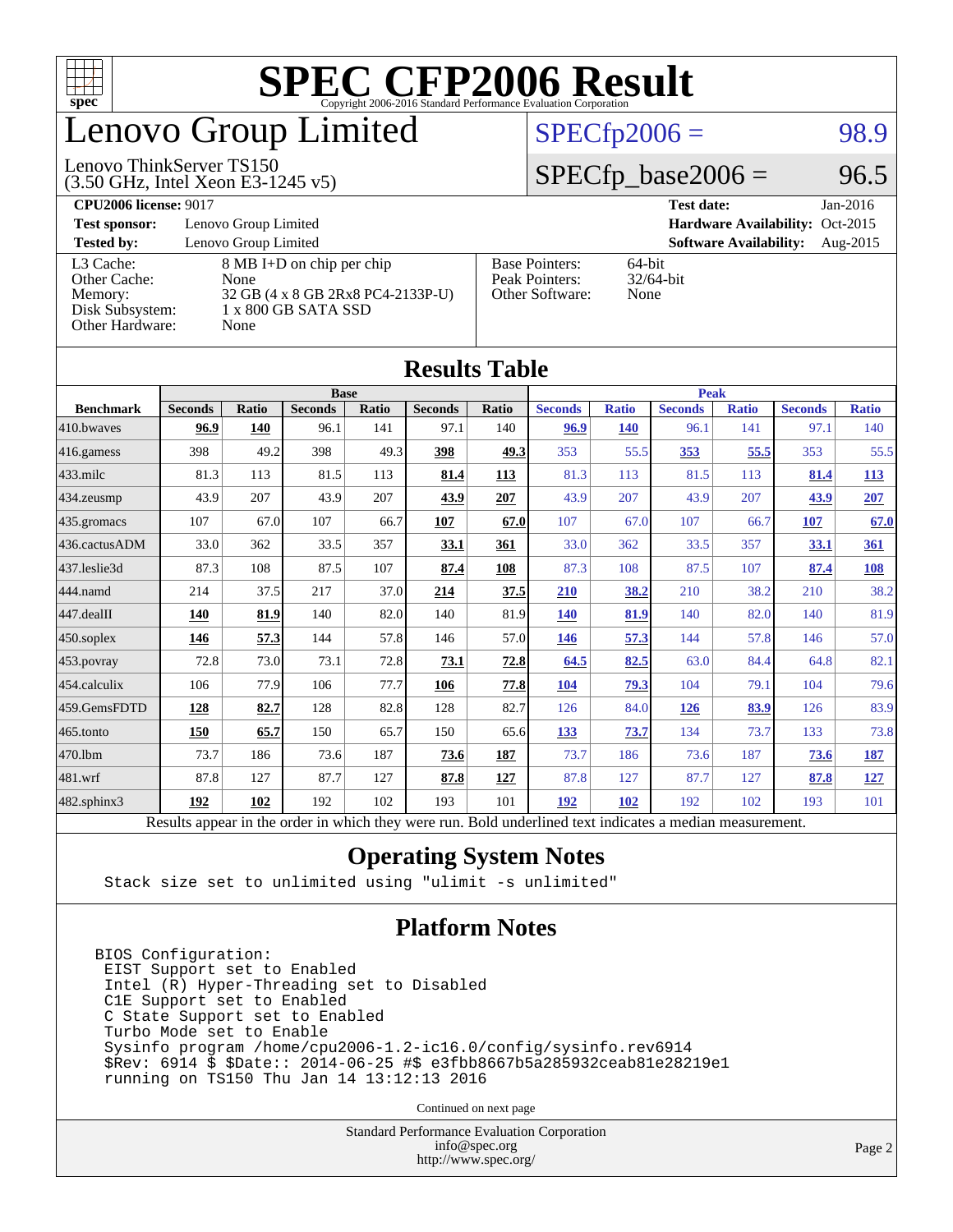

Lenovo Group Limited

 $SPECfp2006 = 98.9$  $SPECfp2006 = 98.9$ 

(3.50 GHz, Intel Xeon E3-1245 v5) Lenovo ThinkServer TS150

 $SPECTp\_base2006 = 96.5$ 

**[Test sponsor:](http://www.spec.org/auto/cpu2006/Docs/result-fields.html#Testsponsor)** Lenovo Group Limited **[Hardware Availability:](http://www.spec.org/auto/cpu2006/Docs/result-fields.html#HardwareAvailability)** Oct-2015

**[CPU2006 license:](http://www.spec.org/auto/cpu2006/Docs/result-fields.html#CPU2006license)** 9017 **[Test date:](http://www.spec.org/auto/cpu2006/Docs/result-fields.html#Testdate)** Jan-2016 **[Tested by:](http://www.spec.org/auto/cpu2006/Docs/result-fields.html#Testedby)** Lenovo Group Limited **[Software Availability:](http://www.spec.org/auto/cpu2006/Docs/result-fields.html#SoftwareAvailability)** Aug-2015

#### **[Platform Notes \(Continued\)](http://www.spec.org/auto/cpu2006/Docs/result-fields.html#PlatformNotes)**

| This section contains SUT (System Under Test) info as seen by<br>some common utilities. To remove or add to this section, see:<br>http://www.spec.org/cpu2006/Docs/config.html#sysinfo                                                                                                                                                                                                                                                                                                             |        |
|----------------------------------------------------------------------------------------------------------------------------------------------------------------------------------------------------------------------------------------------------------------------------------------------------------------------------------------------------------------------------------------------------------------------------------------------------------------------------------------------------|--------|
| From /proc/cpuinfo<br>model name: $Intel(R)$ Xeon(R) CPU E3-1245 v5 @ 3.50GHz<br>1 "physical id"s (chips)<br>4 "processors"<br>cores, siblings (Caution: counting these is hw and system dependent.<br>The<br>following excerpts from /proc/cpuinfo might not be reliable. Use with<br>caution.)<br>cpu cores $: 4$                                                                                                                                                                                |        |
| siblings : 4<br>physical 0: cores 0 1 2 3<br>cache size : 8192 KB                                                                                                                                                                                                                                                                                                                                                                                                                                  |        |
| From /proc/meminfo<br>MemTotal:<br>32933324 kB<br>HugePages_Total:<br>$\Omega$<br>Hugepagesize:<br>2048 kB                                                                                                                                                                                                                                                                                                                                                                                         |        |
| From /etc/*release* /etc/*version*<br>SuSE-release:<br>SUSE Linux Enterprise Server 12 (x86_64)<br>$VERSION = 12$<br>$PATCHLEVEL = 0$<br># This file is deprecated and will be removed in a future service pack or<br>release.<br># Please check /etc/os-release for details about this release.<br>os-release:<br>NAME="SLES"<br>VERSION="12"<br>VERSION_ID="12"<br>PRETTY_NAME="SUSE Linux Enterprise Server 12"<br>ID="sles"<br>$ANSI$ _COLOR=" $0:32$ "<br>$CPE\_NAME='cpe://o:suse: sles:12"$ |        |
| uname $-a$ :<br>Linux TS150 3.12.28-4-default #1 SMP Thu Sep 25 17:02:34 UTC 2014 (9879bd4)<br>x86 64 x86 64 x86 64 GNU/Linux                                                                                                                                                                                                                                                                                                                                                                      |        |
| run-level 3 Jan 14 09:02                                                                                                                                                                                                                                                                                                                                                                                                                                                                           |        |
| SPEC is set to: /home/cpu2006-1.2-ic16.0<br>Size Used Avail Use% Mounted on<br>Filesystem<br>Type<br>/dev/sda3<br>xfs<br>693G<br>27G 667G<br>4% /home<br>Additional information from dmidecode:                                                                                                                                                                                                                                                                                                    |        |
| Warning: Use caution when you interpret this section. The 'dmidecode' program<br>reads system data which is "intended to allow hardware to be accurately<br>determined", but the intent may not be met, as there are frequent changes to<br>Continued on next page                                                                                                                                                                                                                                 |        |
| <b>Standard Performance Evaluation Corporation</b><br>info@spec.org<br>http://www.spec.org/                                                                                                                                                                                                                                                                                                                                                                                                        | Page 3 |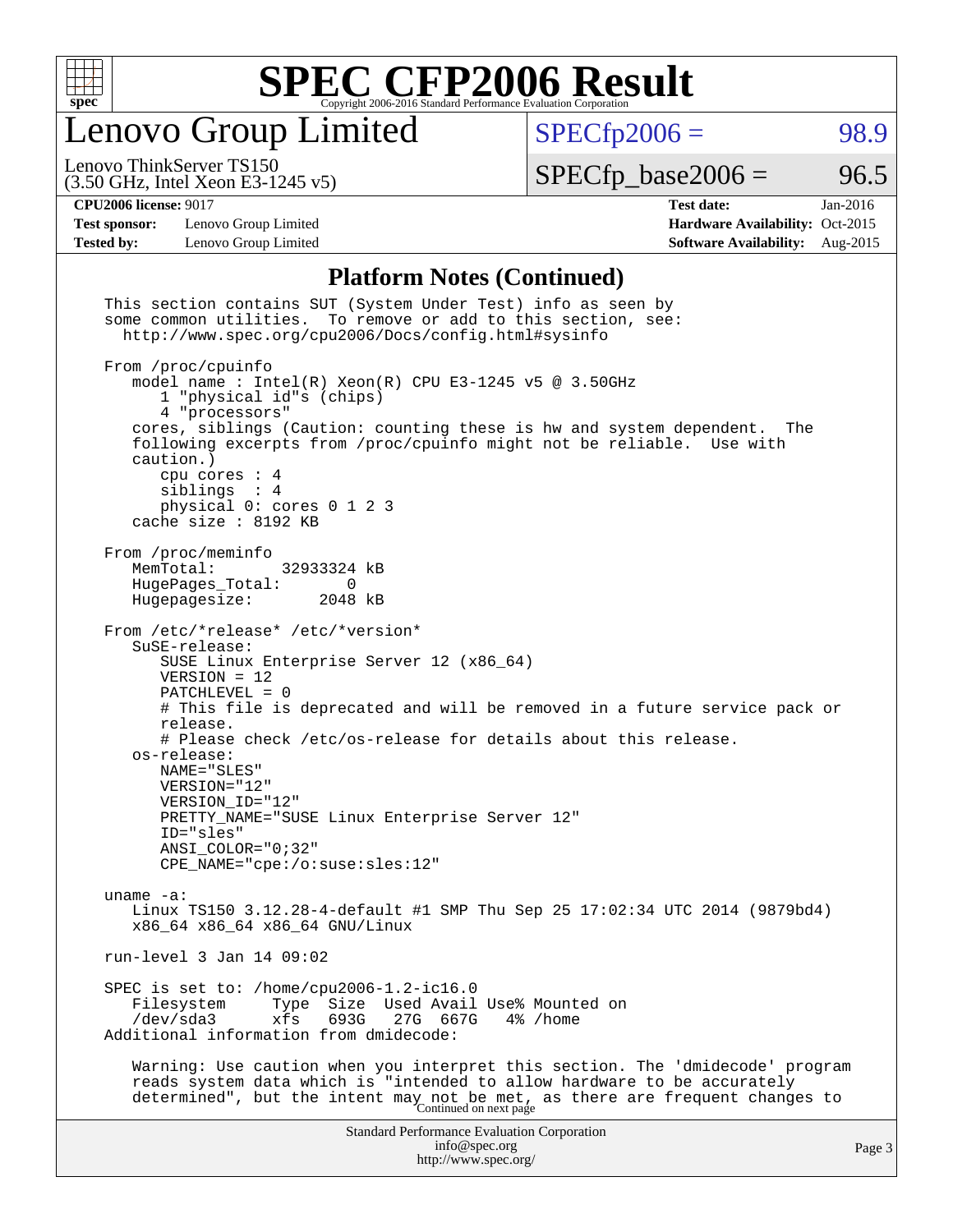

## enovo Group Limited

 $SPECTp2006 = 98.9$ 

(3.50 GHz, Intel Xeon E3-1245 v5) Lenovo ThinkServer TS150

 $SPECTp\_base2006 = 96.5$ 

**[Test sponsor:](http://www.spec.org/auto/cpu2006/Docs/result-fields.html#Testsponsor)** Lenovo Group Limited **[Hardware Availability:](http://www.spec.org/auto/cpu2006/Docs/result-fields.html#HardwareAvailability)** Oct-2015

**[CPU2006 license:](http://www.spec.org/auto/cpu2006/Docs/result-fields.html#CPU2006license)** 9017 **[Test date:](http://www.spec.org/auto/cpu2006/Docs/result-fields.html#Testdate)** Jan-2016 **[Tested by:](http://www.spec.org/auto/cpu2006/Docs/result-fields.html#Testedby)** Lenovo Group Limited **[Software Availability:](http://www.spec.org/auto/cpu2006/Docs/result-fields.html#SoftwareAvailability)** Aug-2015

#### **[Platform Notes \(Continued\)](http://www.spec.org/auto/cpu2006/Docs/result-fields.html#PlatformNotes)**

hardware, firmware, and the "DMTF SMBIOS" standard.

 BIOS LENOVO FWKT32A 12/25/2015 Memory: 4x Samsung M378A1G43DB0-CPB 8 GB 2 rank 2133 MHz

(End of data from sysinfo program)

#### **[General Notes](http://www.spec.org/auto/cpu2006/Docs/result-fields.html#GeneralNotes)**

Environment variables set by runspec before the start of the run: KMP\_AFFINITY = "granularity=fine,compact,1,0" LD\_LIBRARY\_PATH = "/home/cpu2006-1.2-ic16.0/libs/32:/home/cpu2006-1.2-ic16.0/libs/64:/home/cpu2006-1.2-ic16.0/sh" OMP\_NUM\_THREADS = "4"

 Binaries compiled on a system with 1x Intel Core i5-4670K CPU + 32GB memory using RedHat EL 7.1 Transparent Huge Pages enabled with: echo always > /sys/kernel/mm/transparent\_hugepage/enabled

### **[Base Compiler Invocation](http://www.spec.org/auto/cpu2006/Docs/result-fields.html#BaseCompilerInvocation)**

[C benchmarks](http://www.spec.org/auto/cpu2006/Docs/result-fields.html#Cbenchmarks):  $i<sub>c</sub>$   $-m64$ 

[C++ benchmarks:](http://www.spec.org/auto/cpu2006/Docs/result-fields.html#CXXbenchmarks) [icpc -m64](http://www.spec.org/cpu2006/results/res2016q1/cpu2006-20160125-38873.flags.html#user_CXXbase_intel_icpc_64bit_bedb90c1146cab66620883ef4f41a67e)

[Fortran benchmarks](http://www.spec.org/auto/cpu2006/Docs/result-fields.html#Fortranbenchmarks): [ifort -m64](http://www.spec.org/cpu2006/results/res2016q1/cpu2006-20160125-38873.flags.html#user_FCbase_intel_ifort_64bit_ee9d0fb25645d0210d97eb0527dcc06e)

[Benchmarks using both Fortran and C](http://www.spec.org/auto/cpu2006/Docs/result-fields.html#BenchmarksusingbothFortranandC): [icc -m64](http://www.spec.org/cpu2006/results/res2016q1/cpu2006-20160125-38873.flags.html#user_CC_FCbase_intel_icc_64bit_0b7121f5ab7cfabee23d88897260401c) [ifort -m64](http://www.spec.org/cpu2006/results/res2016q1/cpu2006-20160125-38873.flags.html#user_CC_FCbase_intel_ifort_64bit_ee9d0fb25645d0210d97eb0527dcc06e)

### **[Base Portability Flags](http://www.spec.org/auto/cpu2006/Docs/result-fields.html#BasePortabilityFlags)**

 410.bwaves: [-DSPEC\\_CPU\\_LP64](http://www.spec.org/cpu2006/results/res2016q1/cpu2006-20160125-38873.flags.html#suite_basePORTABILITY410_bwaves_DSPEC_CPU_LP64) 416.gamess: [-DSPEC\\_CPU\\_LP64](http://www.spec.org/cpu2006/results/res2016q1/cpu2006-20160125-38873.flags.html#suite_basePORTABILITY416_gamess_DSPEC_CPU_LP64) 433.milc: [-DSPEC\\_CPU\\_LP64](http://www.spec.org/cpu2006/results/res2016q1/cpu2006-20160125-38873.flags.html#suite_basePORTABILITY433_milc_DSPEC_CPU_LP64) 434.zeusmp: [-DSPEC\\_CPU\\_LP64](http://www.spec.org/cpu2006/results/res2016q1/cpu2006-20160125-38873.flags.html#suite_basePORTABILITY434_zeusmp_DSPEC_CPU_LP64) 435.gromacs: [-DSPEC\\_CPU\\_LP64](http://www.spec.org/cpu2006/results/res2016q1/cpu2006-20160125-38873.flags.html#suite_basePORTABILITY435_gromacs_DSPEC_CPU_LP64) [-nofor\\_main](http://www.spec.org/cpu2006/results/res2016q1/cpu2006-20160125-38873.flags.html#user_baseLDPORTABILITY435_gromacs_f-nofor_main) 436.cactusADM: [-DSPEC\\_CPU\\_LP64](http://www.spec.org/cpu2006/results/res2016q1/cpu2006-20160125-38873.flags.html#suite_basePORTABILITY436_cactusADM_DSPEC_CPU_LP64) [-nofor\\_main](http://www.spec.org/cpu2006/results/res2016q1/cpu2006-20160125-38873.flags.html#user_baseLDPORTABILITY436_cactusADM_f-nofor_main) 437.leslie3d: [-DSPEC\\_CPU\\_LP64](http://www.spec.org/cpu2006/results/res2016q1/cpu2006-20160125-38873.flags.html#suite_basePORTABILITY437_leslie3d_DSPEC_CPU_LP64) 444.namd: [-DSPEC\\_CPU\\_LP64](http://www.spec.org/cpu2006/results/res2016q1/cpu2006-20160125-38873.flags.html#suite_basePORTABILITY444_namd_DSPEC_CPU_LP64) 447.dealII: [-DSPEC\\_CPU\\_LP64](http://www.spec.org/cpu2006/results/res2016q1/cpu2006-20160125-38873.flags.html#suite_basePORTABILITY447_dealII_DSPEC_CPU_LP64) 450.soplex: [-DSPEC\\_CPU\\_LP64](http://www.spec.org/cpu2006/results/res2016q1/cpu2006-20160125-38873.flags.html#suite_basePORTABILITY450_soplex_DSPEC_CPU_LP64)

Continued on next page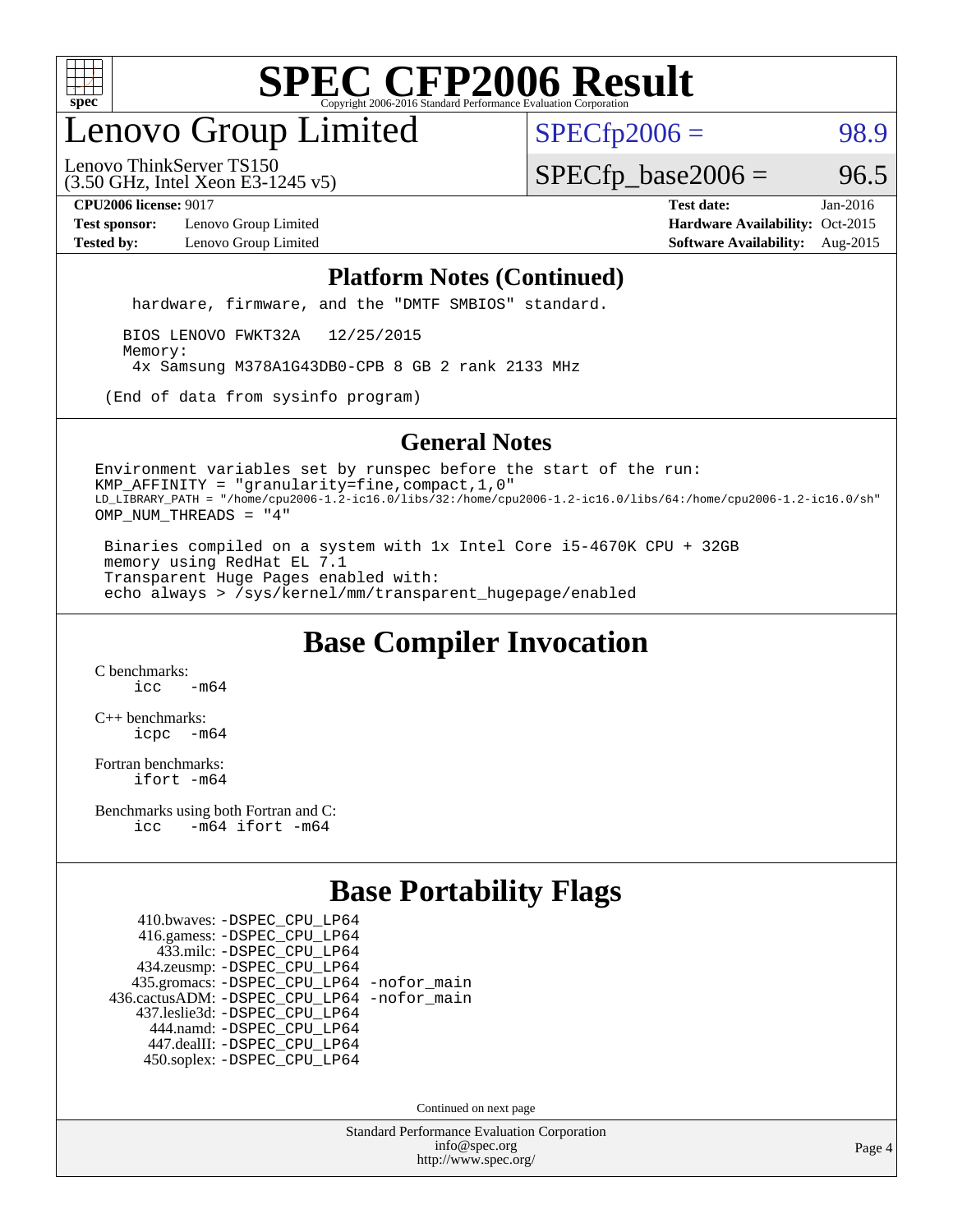

enovo Group Limited

Lenovo ThinkServer TS150

 $SPECfp2006 = 98.9$  $SPECfp2006 = 98.9$ 

 $SPECTp\_base2006 = 96.5$ 

**[Test sponsor:](http://www.spec.org/auto/cpu2006/Docs/result-fields.html#Testsponsor)** Lenovo Group Limited **[Hardware Availability:](http://www.spec.org/auto/cpu2006/Docs/result-fields.html#HardwareAvailability)** Oct-2015

(3.50 GHz, Intel Xeon E3-1245 v5)

**[CPU2006 license:](http://www.spec.org/auto/cpu2006/Docs/result-fields.html#CPU2006license)** 9017 **[Test date:](http://www.spec.org/auto/cpu2006/Docs/result-fields.html#Testdate)** Jan-2016 **[Tested by:](http://www.spec.org/auto/cpu2006/Docs/result-fields.html#Testedby)** Lenovo Group Limited **[Software Availability:](http://www.spec.org/auto/cpu2006/Docs/result-fields.html#SoftwareAvailability)** Aug-2015

### **[Base Portability Flags \(Continued\)](http://www.spec.org/auto/cpu2006/Docs/result-fields.html#BasePortabilityFlags)**

 453.povray: [-DSPEC\\_CPU\\_LP64](http://www.spec.org/cpu2006/results/res2016q1/cpu2006-20160125-38873.flags.html#suite_basePORTABILITY453_povray_DSPEC_CPU_LP64) 454.calculix: [-DSPEC\\_CPU\\_LP64](http://www.spec.org/cpu2006/results/res2016q1/cpu2006-20160125-38873.flags.html#suite_basePORTABILITY454_calculix_DSPEC_CPU_LP64) [-nofor\\_main](http://www.spec.org/cpu2006/results/res2016q1/cpu2006-20160125-38873.flags.html#user_baseLDPORTABILITY454_calculix_f-nofor_main) 459.GemsFDTD: [-DSPEC\\_CPU\\_LP64](http://www.spec.org/cpu2006/results/res2016q1/cpu2006-20160125-38873.flags.html#suite_basePORTABILITY459_GemsFDTD_DSPEC_CPU_LP64)

 465.tonto: [-DSPEC\\_CPU\\_LP64](http://www.spec.org/cpu2006/results/res2016q1/cpu2006-20160125-38873.flags.html#suite_basePORTABILITY465_tonto_DSPEC_CPU_LP64) 470.lbm: [-DSPEC\\_CPU\\_LP64](http://www.spec.org/cpu2006/results/res2016q1/cpu2006-20160125-38873.flags.html#suite_basePORTABILITY470_lbm_DSPEC_CPU_LP64) 482.sphinx3: [-DSPEC\\_CPU\\_LP64](http://www.spec.org/cpu2006/results/res2016q1/cpu2006-20160125-38873.flags.html#suite_basePORTABILITY482_sphinx3_DSPEC_CPU_LP64)

481.wrf: [-DSPEC\\_CPU\\_LP64](http://www.spec.org/cpu2006/results/res2016q1/cpu2006-20160125-38873.flags.html#suite_basePORTABILITY481_wrf_DSPEC_CPU_LP64) [-DSPEC\\_CPU\\_CASE\\_FLAG](http://www.spec.org/cpu2006/results/res2016q1/cpu2006-20160125-38873.flags.html#b481.wrf_baseCPORTABILITY_DSPEC_CPU_CASE_FLAG) [-DSPEC\\_CPU\\_LINUX](http://www.spec.org/cpu2006/results/res2016q1/cpu2006-20160125-38873.flags.html#b481.wrf_baseCPORTABILITY_DSPEC_CPU_LINUX)

#### **[Base Optimization Flags](http://www.spec.org/auto/cpu2006/Docs/result-fields.html#BaseOptimizationFlags)**

[C benchmarks](http://www.spec.org/auto/cpu2006/Docs/result-fields.html#Cbenchmarks):

[-xCORE-AVX2](http://www.spec.org/cpu2006/results/res2016q1/cpu2006-20160125-38873.flags.html#user_CCbase_f-xAVX2_5f5fc0cbe2c9f62c816d3e45806c70d7) [-ipo](http://www.spec.org/cpu2006/results/res2016q1/cpu2006-20160125-38873.flags.html#user_CCbase_f-ipo) [-O3](http://www.spec.org/cpu2006/results/res2016q1/cpu2006-20160125-38873.flags.html#user_CCbase_f-O3) [-no-prec-div](http://www.spec.org/cpu2006/results/res2016q1/cpu2006-20160125-38873.flags.html#user_CCbase_f-no-prec-div) [-parallel](http://www.spec.org/cpu2006/results/res2016q1/cpu2006-20160125-38873.flags.html#user_CCbase_f-parallel) [-opt-prefetch](http://www.spec.org/cpu2006/results/res2016q1/cpu2006-20160125-38873.flags.html#user_CCbase_f-opt-prefetch) [-ansi-alias](http://www.spec.org/cpu2006/results/res2016q1/cpu2006-20160125-38873.flags.html#user_CCbase_f-ansi-alias)

[C++ benchmarks:](http://www.spec.org/auto/cpu2006/Docs/result-fields.html#CXXbenchmarks)

[-xCORE-AVX2](http://www.spec.org/cpu2006/results/res2016q1/cpu2006-20160125-38873.flags.html#user_CXXbase_f-xAVX2_5f5fc0cbe2c9f62c816d3e45806c70d7) [-ipo](http://www.spec.org/cpu2006/results/res2016q1/cpu2006-20160125-38873.flags.html#user_CXXbase_f-ipo) [-O3](http://www.spec.org/cpu2006/results/res2016q1/cpu2006-20160125-38873.flags.html#user_CXXbase_f-O3) [-no-prec-div](http://www.spec.org/cpu2006/results/res2016q1/cpu2006-20160125-38873.flags.html#user_CXXbase_f-no-prec-div) [-opt-prefetch](http://www.spec.org/cpu2006/results/res2016q1/cpu2006-20160125-38873.flags.html#user_CXXbase_f-opt-prefetch) [-ansi-alias](http://www.spec.org/cpu2006/results/res2016q1/cpu2006-20160125-38873.flags.html#user_CXXbase_f-ansi-alias)

[Fortran benchmarks](http://www.spec.org/auto/cpu2006/Docs/result-fields.html#Fortranbenchmarks):

[-xCORE-AVX2](http://www.spec.org/cpu2006/results/res2016q1/cpu2006-20160125-38873.flags.html#user_FCbase_f-xAVX2_5f5fc0cbe2c9f62c816d3e45806c70d7) [-ipo](http://www.spec.org/cpu2006/results/res2016q1/cpu2006-20160125-38873.flags.html#user_FCbase_f-ipo) [-O3](http://www.spec.org/cpu2006/results/res2016q1/cpu2006-20160125-38873.flags.html#user_FCbase_f-O3) [-no-prec-div](http://www.spec.org/cpu2006/results/res2016q1/cpu2006-20160125-38873.flags.html#user_FCbase_f-no-prec-div) [-parallel](http://www.spec.org/cpu2006/results/res2016q1/cpu2006-20160125-38873.flags.html#user_FCbase_f-parallel) [-opt-prefetch](http://www.spec.org/cpu2006/results/res2016q1/cpu2006-20160125-38873.flags.html#user_FCbase_f-opt-prefetch)

[Benchmarks using both Fortran and C](http://www.spec.org/auto/cpu2006/Docs/result-fields.html#BenchmarksusingbothFortranandC): [-xCORE-AVX2](http://www.spec.org/cpu2006/results/res2016q1/cpu2006-20160125-38873.flags.html#user_CC_FCbase_f-xAVX2_5f5fc0cbe2c9f62c816d3e45806c70d7) [-ipo](http://www.spec.org/cpu2006/results/res2016q1/cpu2006-20160125-38873.flags.html#user_CC_FCbase_f-ipo) [-O3](http://www.spec.org/cpu2006/results/res2016q1/cpu2006-20160125-38873.flags.html#user_CC_FCbase_f-O3) [-no-prec-div](http://www.spec.org/cpu2006/results/res2016q1/cpu2006-20160125-38873.flags.html#user_CC_FCbase_f-no-prec-div) [-parallel](http://www.spec.org/cpu2006/results/res2016q1/cpu2006-20160125-38873.flags.html#user_CC_FCbase_f-parallel) [-opt-prefetch](http://www.spec.org/cpu2006/results/res2016q1/cpu2006-20160125-38873.flags.html#user_CC_FCbase_f-opt-prefetch) [-ansi-alias](http://www.spec.org/cpu2006/results/res2016q1/cpu2006-20160125-38873.flags.html#user_CC_FCbase_f-ansi-alias)

### **[Peak Compiler Invocation](http://www.spec.org/auto/cpu2006/Docs/result-fields.html#PeakCompilerInvocation)**

[C benchmarks](http://www.spec.org/auto/cpu2006/Docs/result-fields.html#Cbenchmarks):  $-m64$ 

[C++ benchmarks:](http://www.spec.org/auto/cpu2006/Docs/result-fields.html#CXXbenchmarks) [icpc -m64](http://www.spec.org/cpu2006/results/res2016q1/cpu2006-20160125-38873.flags.html#user_CXXpeak_intel_icpc_64bit_bedb90c1146cab66620883ef4f41a67e)

[Fortran benchmarks](http://www.spec.org/auto/cpu2006/Docs/result-fields.html#Fortranbenchmarks): [ifort -m64](http://www.spec.org/cpu2006/results/res2016q1/cpu2006-20160125-38873.flags.html#user_FCpeak_intel_ifort_64bit_ee9d0fb25645d0210d97eb0527dcc06e)

[Benchmarks using both Fortran and C](http://www.spec.org/auto/cpu2006/Docs/result-fields.html#BenchmarksusingbothFortranandC): [icc -m64](http://www.spec.org/cpu2006/results/res2016q1/cpu2006-20160125-38873.flags.html#user_CC_FCpeak_intel_icc_64bit_0b7121f5ab7cfabee23d88897260401c) [ifort -m64](http://www.spec.org/cpu2006/results/res2016q1/cpu2006-20160125-38873.flags.html#user_CC_FCpeak_intel_ifort_64bit_ee9d0fb25645d0210d97eb0527dcc06e)

## **[Peak Portability Flags](http://www.spec.org/auto/cpu2006/Docs/result-fields.html#PeakPortabilityFlags)**

Same as Base Portability Flags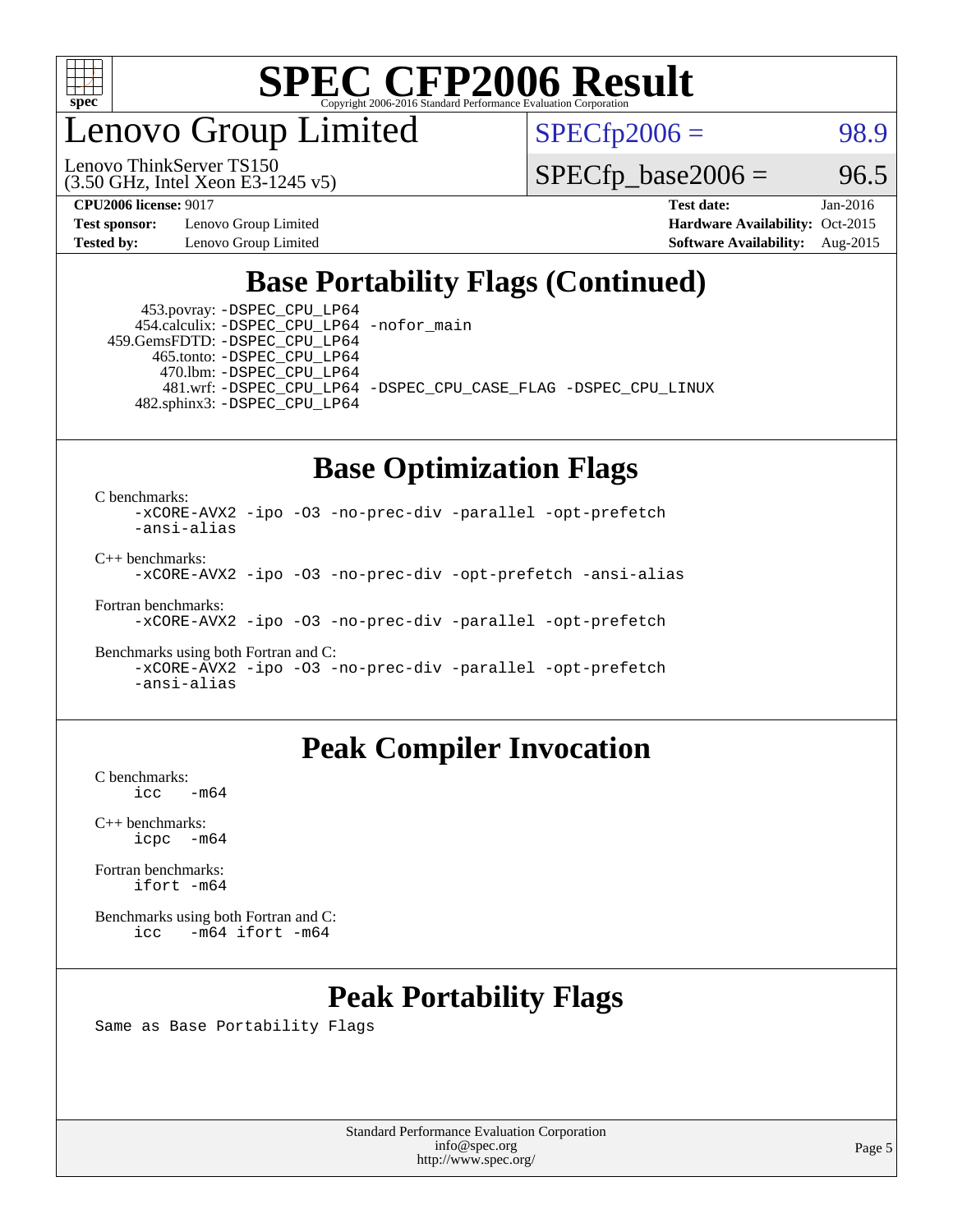

## enovo Group Limited

 $SPECTp2006 = 98.9$ 

(3.50 GHz, Intel Xeon E3-1245 v5) Lenovo ThinkServer TS150

**[Test sponsor:](http://www.spec.org/auto/cpu2006/Docs/result-fields.html#Testsponsor)** Lenovo Group Limited **[Hardware Availability:](http://www.spec.org/auto/cpu2006/Docs/result-fields.html#HardwareAvailability)** Oct-2015

 $SPECTp\_base2006 = 96.5$ 

**[CPU2006 license:](http://www.spec.org/auto/cpu2006/Docs/result-fields.html#CPU2006license)** 9017 **[Test date:](http://www.spec.org/auto/cpu2006/Docs/result-fields.html#Testdate)** Jan-2016 **[Tested by:](http://www.spec.org/auto/cpu2006/Docs/result-fields.html#Testedby)** Lenovo Group Limited **[Software Availability:](http://www.spec.org/auto/cpu2006/Docs/result-fields.html#SoftwareAvailability)** Aug-2015

### **[Peak Optimization Flags](http://www.spec.org/auto/cpu2006/Docs/result-fields.html#PeakOptimizationFlags)**

[C benchmarks](http://www.spec.org/auto/cpu2006/Docs/result-fields.html#Cbenchmarks):

433.milc: basepeak = yes

 $470.$ lbm: basepeak = yes

 $482$ .sphinx3: basepeak = yes

[C++ benchmarks:](http://www.spec.org/auto/cpu2006/Docs/result-fields.html#CXXbenchmarks)

 444.namd: [-xCORE-AVX2](http://www.spec.org/cpu2006/results/res2016q1/cpu2006-20160125-38873.flags.html#user_peakPASS2_CXXFLAGSPASS2_LDFLAGS444_namd_f-xAVX2_5f5fc0cbe2c9f62c816d3e45806c70d7)(pass 2) [-prof-gen:threadsafe](http://www.spec.org/cpu2006/results/res2016q1/cpu2006-20160125-38873.flags.html#user_peakPASS1_CXXFLAGSPASS1_LDFLAGS444_namd_prof_gen_21a26eb79f378b550acd7bec9fe4467a)(pass 1) [-ipo](http://www.spec.org/cpu2006/results/res2016q1/cpu2006-20160125-38873.flags.html#user_peakPASS2_CXXFLAGSPASS2_LDFLAGS444_namd_f-ipo)(pass 2) [-O3](http://www.spec.org/cpu2006/results/res2016q1/cpu2006-20160125-38873.flags.html#user_peakPASS2_CXXFLAGSPASS2_LDFLAGS444_namd_f-O3)(pass 2) [-no-prec-div](http://www.spec.org/cpu2006/results/res2016q1/cpu2006-20160125-38873.flags.html#user_peakPASS2_CXXFLAGSPASS2_LDFLAGS444_namd_f-no-prec-div)(pass 2) [-par-num-threads=1](http://www.spec.org/cpu2006/results/res2016q1/cpu2006-20160125-38873.flags.html#user_peakPASS1_CXXFLAGSPASS1_LDFLAGS444_namd_par_num_threads_786a6ff141b4e9e90432e998842df6c2)(pass 1) [-prof-use](http://www.spec.org/cpu2006/results/res2016q1/cpu2006-20160125-38873.flags.html#user_peakPASS2_CXXFLAGSPASS2_LDFLAGS444_namd_prof_use_bccf7792157ff70d64e32fe3e1250b55)(pass 2) [-fno-alias](http://www.spec.org/cpu2006/results/res2016q1/cpu2006-20160125-38873.flags.html#user_peakCXXOPTIMIZEOPTIMIZE444_namd_f-no-alias_694e77f6c5a51e658e82ccff53a9e63a) [-auto-ilp32](http://www.spec.org/cpu2006/results/res2016q1/cpu2006-20160125-38873.flags.html#user_peakCXXOPTIMIZE444_namd_f-auto-ilp32)

 $447$ .dealII: basepeak = yes

 $450$ .soplex: basepeak = yes

```
 453.povray: -xCORE-AVX2(pass 2) -prof-gen:threadsafe(pass 1)
-no-prec-div(pass 2)-par-num-threads=1(pass 1) -prof-use(pass 2) -unroll4
-ansi-alias
```
[Fortran benchmarks](http://www.spec.org/auto/cpu2006/Docs/result-fields.html#Fortranbenchmarks):

 $410.bwaves: basepeak = yes$  416.gamess: [-xCORE-AVX2](http://www.spec.org/cpu2006/results/res2016q1/cpu2006-20160125-38873.flags.html#user_peakPASS2_FFLAGSPASS2_LDFLAGS416_gamess_f-xAVX2_5f5fc0cbe2c9f62c816d3e45806c70d7)(pass 2) [-prof-gen:threadsafe](http://www.spec.org/cpu2006/results/res2016q1/cpu2006-20160125-38873.flags.html#user_peakPASS1_FFLAGSPASS1_LDFLAGS416_gamess_prof_gen_21a26eb79f378b550acd7bec9fe4467a)(pass 1)  $-i\text{po}(pass 2) -\text{O3}(pass 2)$  [-no-prec-div](http://www.spec.org/cpu2006/results/res2016q1/cpu2006-20160125-38873.flags.html#user_peakPASS2_FFLAGSPASS2_LDFLAGS416_gamess_f-no-prec-div)(pass 2) [-par-num-threads=1](http://www.spec.org/cpu2006/results/res2016q1/cpu2006-20160125-38873.flags.html#user_peakPASS1_FFLAGSPASS1_LDFLAGS416_gamess_par_num_threads_786a6ff141b4e9e90432e998842df6c2)(pass 1) [-prof-use](http://www.spec.org/cpu2006/results/res2016q1/cpu2006-20160125-38873.flags.html#user_peakPASS2_FFLAGSPASS2_LDFLAGS416_gamess_prof_use_bccf7792157ff70d64e32fe3e1250b55)(pass 2) [-unroll2](http://www.spec.org/cpu2006/results/res2016q1/cpu2006-20160125-38873.flags.html#user_peakOPTIMIZE416_gamess_f-unroll_784dae83bebfb236979b41d2422d7ec2) [-inline-level=0](http://www.spec.org/cpu2006/results/res2016q1/cpu2006-20160125-38873.flags.html#user_peakOPTIMIZE416_gamess_f-inline-level_318d07a09274ad25e8d15dbfaa68ba50) [-scalar-rep-](http://www.spec.org/cpu2006/results/res2016q1/cpu2006-20160125-38873.flags.html#user_peakOPTIMIZE416_gamess_f-disablescalarrep_abbcad04450fb118e4809c81d83c8a1d)

434.zeusmp: basepeak = yes

437.leslie3d: basepeak = yes

 459.GemsFDTD: [-xCORE-AVX2](http://www.spec.org/cpu2006/results/res2016q1/cpu2006-20160125-38873.flags.html#user_peakPASS2_FFLAGSPASS2_LDFLAGS459_GemsFDTD_f-xAVX2_5f5fc0cbe2c9f62c816d3e45806c70d7)(pass 2) [-prof-gen:threadsafe](http://www.spec.org/cpu2006/results/res2016q1/cpu2006-20160125-38873.flags.html#user_peakPASS1_FFLAGSPASS1_LDFLAGS459_GemsFDTD_prof_gen_21a26eb79f378b550acd7bec9fe4467a)(pass 1)  $-i\text{po}(pass 2) -03(pass 2) -no-prec-div(pass 2)$  $-i\text{po}(pass 2) -03(pass 2) -no-prec-div(pass 2)$  $-i\text{po}(pass 2) -03(pass 2) -no-prec-div(pass 2)$ [-par-num-threads=1](http://www.spec.org/cpu2006/results/res2016q1/cpu2006-20160125-38873.flags.html#user_peakPASS1_FFLAGSPASS1_LDFLAGS459_GemsFDTD_par_num_threads_786a6ff141b4e9e90432e998842df6c2)(pass 1) [-prof-use](http://www.spec.org/cpu2006/results/res2016q1/cpu2006-20160125-38873.flags.html#user_peakPASS2_FFLAGSPASS2_LDFLAGS459_GemsFDTD_prof_use_bccf7792157ff70d64e32fe3e1250b55)(pass 2) [-unroll2](http://www.spec.org/cpu2006/results/res2016q1/cpu2006-20160125-38873.flags.html#user_peakOPTIMIZE459_GemsFDTD_f-unroll_784dae83bebfb236979b41d2422d7ec2) [-inline-level=0](http://www.spec.org/cpu2006/results/res2016q1/cpu2006-20160125-38873.flags.html#user_peakOPTIMIZE459_GemsFDTD_f-inline-level_318d07a09274ad25e8d15dbfaa68ba50) [-opt-prefetch](http://www.spec.org/cpu2006/results/res2016q1/cpu2006-20160125-38873.flags.html#user_peakOPTIMIZE459_GemsFDTD_f-opt-prefetch) [-parallel](http://www.spec.org/cpu2006/results/res2016q1/cpu2006-20160125-38873.flags.html#user_peakOPTIMIZE459_GemsFDTD_f-parallel)

 465.tonto: [-xCORE-AVX2](http://www.spec.org/cpu2006/results/res2016q1/cpu2006-20160125-38873.flags.html#user_peakPASS2_FFLAGSPASS2_LDFLAGS465_tonto_f-xAVX2_5f5fc0cbe2c9f62c816d3e45806c70d7)(pass 2) [-prof-gen:threadsafe](http://www.spec.org/cpu2006/results/res2016q1/cpu2006-20160125-38873.flags.html#user_peakPASS1_FFLAGSPASS1_LDFLAGS465_tonto_prof_gen_21a26eb79f378b550acd7bec9fe4467a)(pass 1)  $-i\text{po}(pass 2)$   $-03(pass 2)$   $-no-prec-div(pass 2)$  $-no-prec-div(pass 2)$ [-par-num-threads=1](http://www.spec.org/cpu2006/results/res2016q1/cpu2006-20160125-38873.flags.html#user_peakPASS1_FFLAGSPASS1_LDFLAGS465_tonto_par_num_threads_786a6ff141b4e9e90432e998842df6c2)(pass 1) [-prof-use](http://www.spec.org/cpu2006/results/res2016q1/cpu2006-20160125-38873.flags.html#user_peakPASS2_FFLAGSPASS2_LDFLAGS465_tonto_prof_use_bccf7792157ff70d64e32fe3e1250b55)(pass 2) [-inline-calloc](http://www.spec.org/cpu2006/results/res2016q1/cpu2006-20160125-38873.flags.html#user_peakOPTIMIZE465_tonto_f-inline-calloc) [-opt-malloc-options=3](http://www.spec.org/cpu2006/results/res2016q1/cpu2006-20160125-38873.flags.html#user_peakOPTIMIZE465_tonto_f-opt-malloc-options_13ab9b803cf986b4ee62f0a5998c2238) [-auto](http://www.spec.org/cpu2006/results/res2016q1/cpu2006-20160125-38873.flags.html#user_peakOPTIMIZE465_tonto_f-auto) [-unroll4](http://www.spec.org/cpu2006/results/res2016q1/cpu2006-20160125-38873.flags.html#user_peakOPTIMIZE465_tonto_f-unroll_4e5e4ed65b7fd20bdcd365bec371b81f)

[Benchmarks using both Fortran and C](http://www.spec.org/auto/cpu2006/Docs/result-fields.html#BenchmarksusingbothFortranandC):

Continued on next page

| <b>Standard Performance Evaluation Corporation</b> |
|----------------------------------------------------|
| info@spec.org                                      |
| http://www.spec.org/                               |